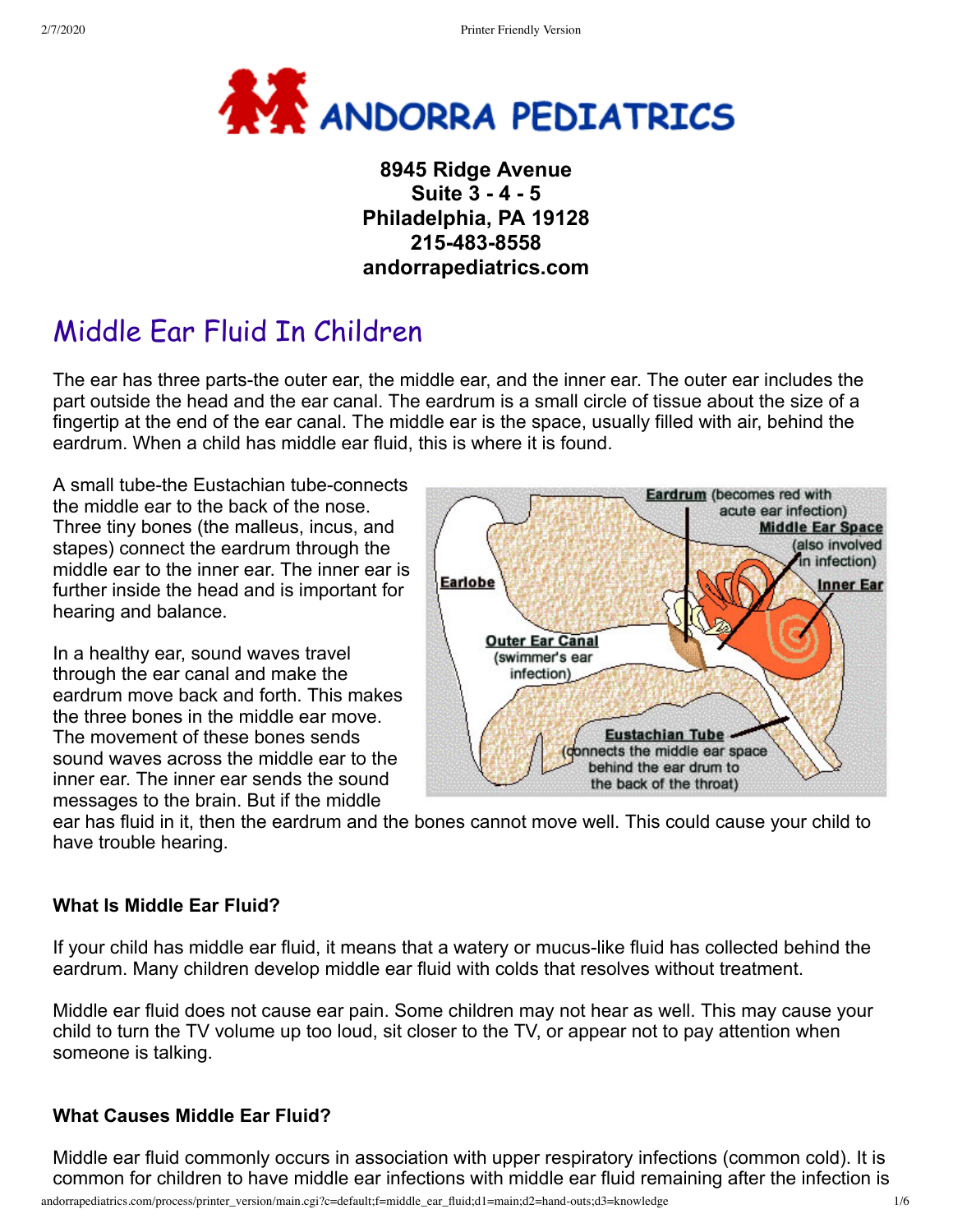treated. This is because the Eustachian tube (see diagram) becomes blocked with mucus during a cold and / or ear infection.

Antibiotics will treat the ear infection, but will not treat the fluid that remains trapped behind the eardrum. Clearing of this fluid can normally take up to 3 months.

# **Is There Any Harm Done By Waiting To See If The Fluid Will Clear?**

Persistent fluid may increase your child's chances of developing an ear infection, hearing loss and delay in speech development.

Middle ear fluid often clears up without any treatment. For many children, middle ear fluid can take up to 3 months to clear. However, fluid that remains trapped behind the eardrum longer than 3 months may become thickened like glue. In these cases, even if the Eustachian Tube did open up, this thickened fluid would not be able to drain out. For this reason, myringotomy tubes are recommended in children that have fluid persisting longer than 3 months.

# **How Can Middle Ear Fluid Be Prevented?**

Studies have shown that children who live with smokers and who spend time in group child care have more ear infections. Because some children who have middle ear infections will later develop middle ear fluid, the following suggestions may help:

- Keep your child away from cigarette and cigar smoke.
- When possible, keep your child away from other children who are sick.

## **How Does My Doctor Determine If There Is Fluid Present?**

Pneumatic Otoscopy: This piece of equipment is used to look at the eardrum. The fluid in the middle ear space may sometimes be seen behind the eardrum. Even when the fluid cannot be seen, your doctor can test for fluid with this tool by blowing a puff of air onto the eardrum to see how well the eardrum moves. Under normal conditions, the eardrum is like a piece of saran wrap. If air is blown into the ear canal, the eardrum will move in and out. If there is fluid present behind the eardrum, this movement will be decreased. When there is a large amount of fluid present, there will be no movement of the eardrum.

Tympanometry: This test measures movement of the eardrum using sound waves. A small, soft probe is placed into the opening of the ear canal. Your child hears a low noise for a short time while the machine, called a tympanometer (in our office, the children call it the car machine), records how the eardrum moves. The test takes less than 15 seconds per ear and there is no pain involved. This sound wave is bounced off the eardrum and the eardrum movement is printed out on paper (see below). These printouts can be compared at each visit to help determine whether the amount of fluid is increasing or decreasing.

Hearing Test (audiometry): This tests your child's hearing using a machine called an audiometer. Hearing testing does not test for middle ear fluid. This testing will measure if the fluid is affecting your child's hearing and to what degree. This test requires your child to wear headphones and raise a hand when sounds are played into the headphones. The audiometer will record the sounds heard at different frequencies and print out the results. Your child's hearing is normal if most of the sounds at 20 db or below can be heard.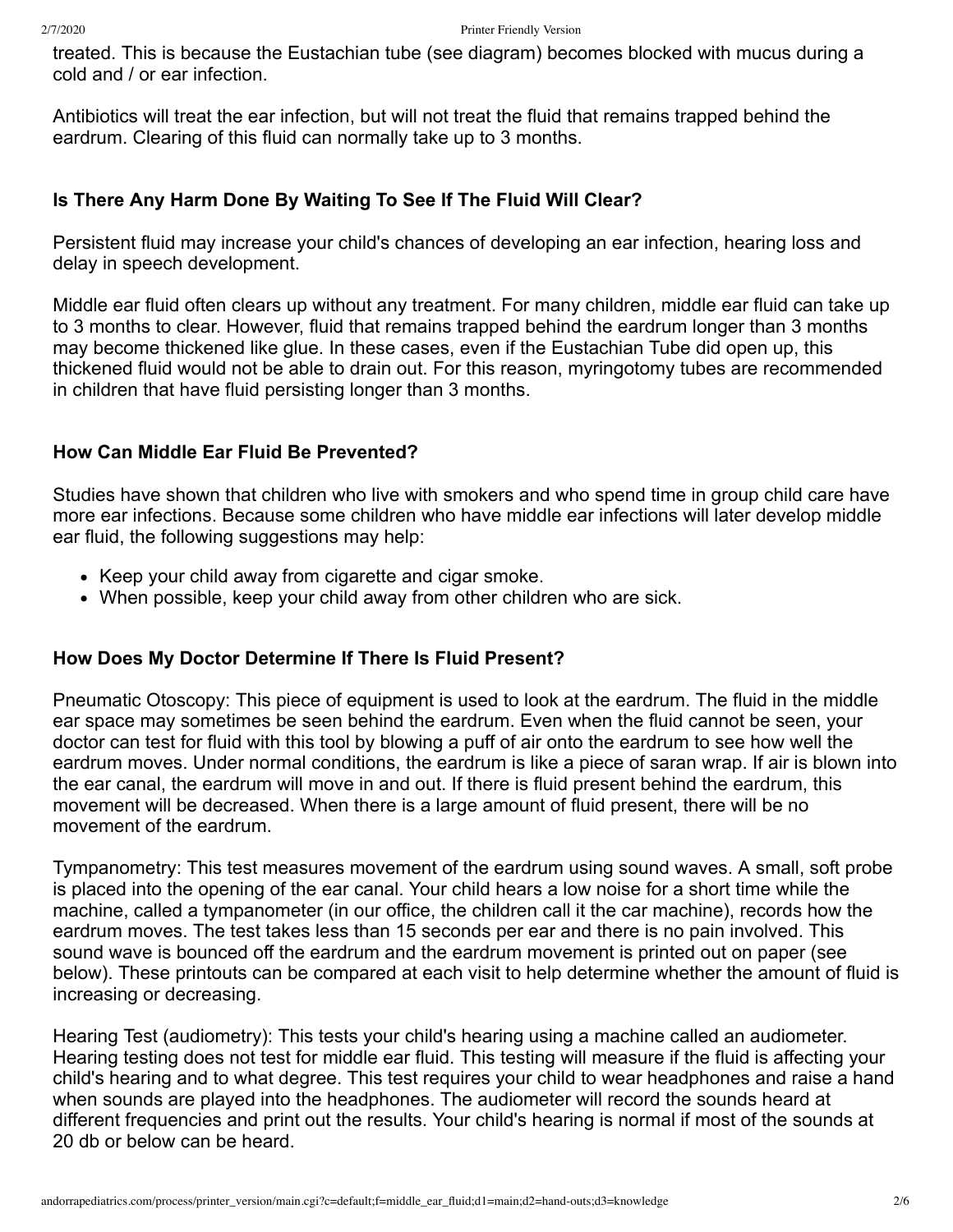# **Examples Of Tympanograms In Normal And Abnormal Ears**

A normal tympanogram below shows the peak within the box, indicating normal movement of the eardrum. The peak is centered over zero, indicating equal pressure on both sides of the eardrum.



In contrast, the tympanogram below shows a greatly diminished peak indicating decreased movement of the eardrum. The peak is shifted to the left, indicating negative pressure in the middle ear. These finding are consistent with fluid behind the eardrum.



The tympanogram below is an example of a child with Eustachian tube blockage. In Eustachian tube blockage, the eardrum is pulled inward because of negative pressure still present behind the eardrum (curve below is shifted to the left of the box). However, the eardrum will still move outward, indicating there is minimal fluid present behind the eardrum. Your child's hearing is not affected and this usually resolves without treatment.



The tympanogram below indicates that the myringotomy tubes are in place. When the probe is placed into your child's ear, it can measure the volume of the outer ear canal (space from the probe to the eardrum). This volume is usually less than 1.0 ml. If there is a myringotomy tube in the eardrum, then the machine measures the volume from the outer ear canal through the eardrum and into the middle ear space. This volume is usually greater than 1.0 ml. As can be seen below, the volume in each ear is 3.3 ml. The shape of the curve has no significance when there are tubes in the eardrum.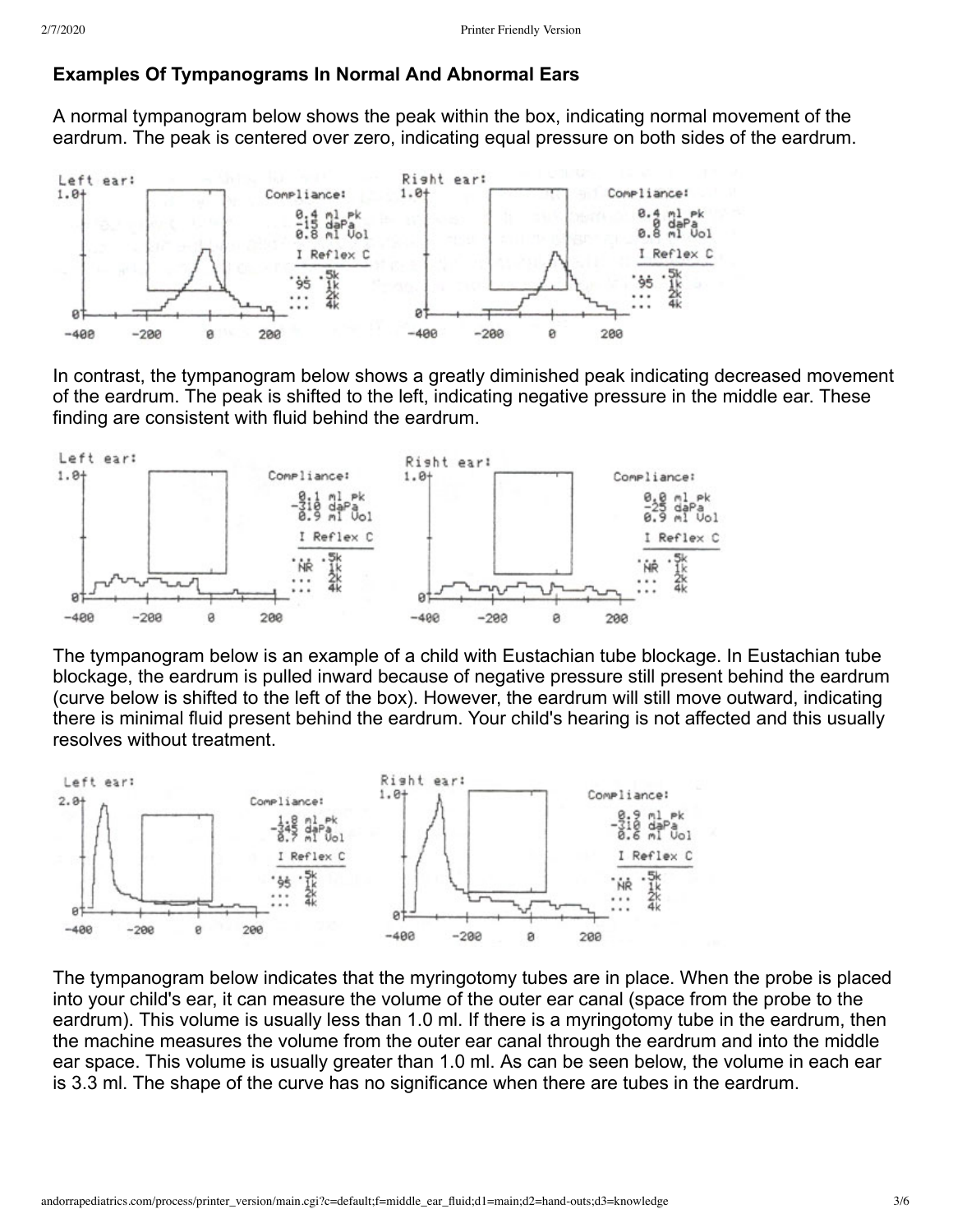

# **What Are Myringotomy Tubes?**

Myringotomy tubes are very small hollow tubes that are surgically placed through your child's eardrum. The tubes function to lessen the buildup of fluid behind the eardrum.

The procedure is performed in an outpatient hospital short stay unit by an Ear, Nose, and Throat specialist (ENT). This procedure requires less than 10 minutes of general anesthesia. If the procedure is performed in the early morning, your child is usually home by lunch.

The operation is performed through the ear canal using a microscope and very delicate surgical instruments. A tiny hole is made in the eardrum with a surgical knife and the fluid is suctioned out from behind the eardrum. The myringotomy tube is then inserted into the hole, where it is held in place by its flared ends (shaped like a small dumbbell).

Insertion of Myringotomy Tube in the Eardrum



#### **How Do I Know If My Child Needs Myringotomy Tubes?**

Certain children are more prone to ear infections and/or fluid collections behind their eardrums. Antibiotics are used to treat these infections.

Fluid behind the eardrum increases your child's chances of developing more ear infections. An ear infection involves the middle ear structures and the eustachian tube. After an ear infection has been treated, we know that a certain amount of time is necessary for the eustachian tubes to also heal and open up. If your child has had several ear infections in a row and has fluid present after each infection, the eustachian tubes never get the time necessary to heal and open up. Antibiotics (Amoxicillin or Gantrisin) may be used to help prevent further ear infections and thereby allow time for the fluid to clear.

These antibiotics do not treat the fluid. Their purpose is to prevent further ear infections and persistent eustachian tube blockage. When these antibiotics fail, then myringotomy tubes are recommended.

There are three indications for tube placement:

- In a child who has recurrent ear infections despite being treated preventatively with an antibiotic (Amoxicillin or Gantrisin).
- In a child who has thick fluid behind the eardrum for greater than 3 months.
- In a child with persistent fluid behind the eardrum and a speech or hearing problem.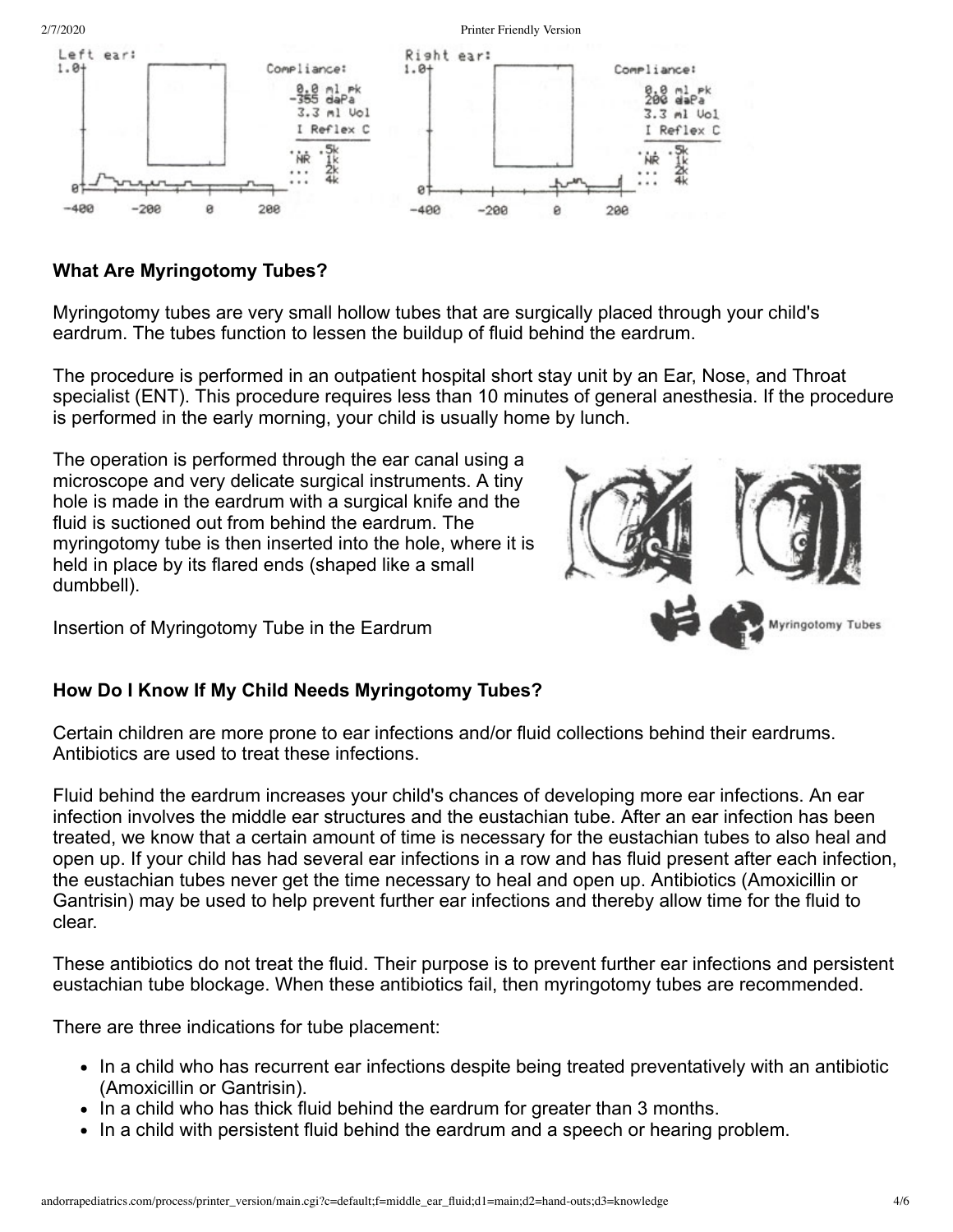During an ear infection, many children will have some temporary hearing loss. Once the ear infection improves, your child's hearing should return to normal.

Speech delay may occur in children with persistent fluid behind the eardrum. Speech delay does not usually occur after only one or two ear infections.

#### **What Do Myringotomy Tubes Do?**

Myringotomy tubes function to provide a temporary opening which passes through the eardrum. This opening acts like a Eustachian tube and allows air to move in and out of your child's middle ear space, thus preventing fluid buildup and subsequent ear infections.

As long as the tubes remain open, The ventilation that the tubes provide (into the middle ear space behind the eardrum) should prevent the fluid collection from reoccurring as long .

Once the fluid has been drained from the middle ear space and the tubes have been inserted, your child's hearing will improve. Your child's ear may continue to drain fluid for several days after the surgery.

The tubes also make it less likely that the ear will become infected. However, it is still possible for your child to develop an ear infection during a cold. In these cases, the tubes will allow drainage of any infected fluid and decrease the pain of an ear infection. These ear infections still require treatment with oral antibiotics and antibiotic ear drops.

#### **Is General Anesthesia Safe For My Child?**

Pediatric anesthesia is extremely safe when performed by experienced professionals. The surgery does require using general anesthesia given by a mask. This is necessary because most children cannot hold still long enough to allow safe placement of the tubes. After the operation, children do not remember what occurred right before they went to sleep. The whole procedure takes less than 10 minutes.

## **Do The Tubes In My Child's Eardrum Cause Any Hearing Loss?**

No. The tubes will actually improve hearing by draining fluid. The function of the eardrum is not affected because the size of the opening in the eardrum is so small compared to the overall size of the eardrum.

For proper hearing, the eardrum must be able to vibrate in response to sound. When a tube is placed in the eardrum, this vibration is not affected.

#### **How Do The Tubes Come Out?**

The tubes remain in the eardrum from 4 months to 2 years. The tubes will be pushed out of the eardrum as the eardrum grows. When this occurs, the tube is designed to fall outward into the ear canal. Once in the ear canal, it does not cause any harm, and will either fall out of the ear canal on its own or can be washed out in the office. The hole in the eardrum will usually heal within 48 hours.

## **Can My Child Go Swimming With Myringotomy Tubes?**